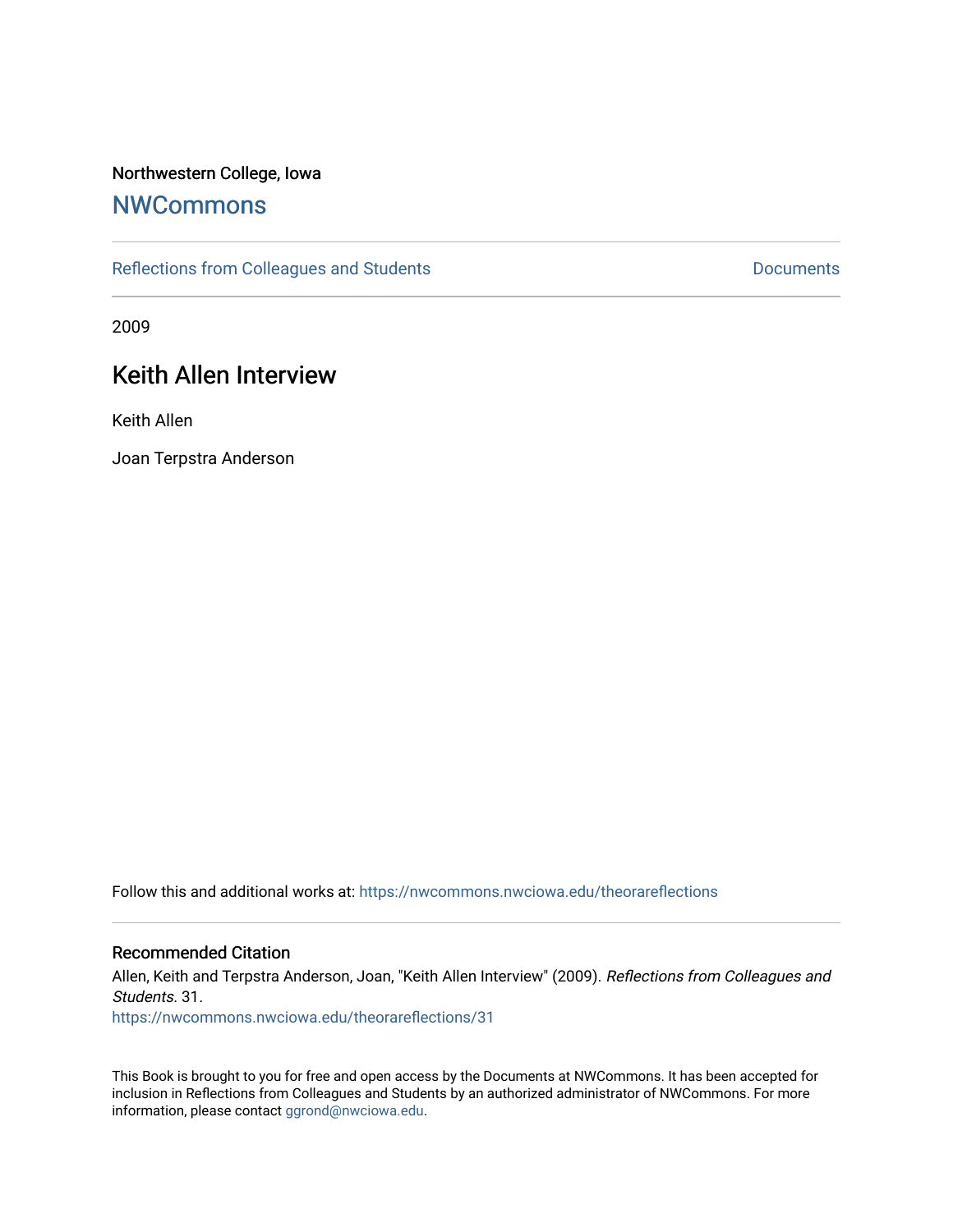## **KEITH ALLEN JOINS THEORA ENGLAND AS "JUNIOR PARTNER" IN NORTHWESTERN'S THEATRE DEPARTMENT**

*The theatre program was in full swing when Keith Allen came to Northwestern in 1967. He didn't know Dr. England at the time, but it didn't take long for him to discover the influence that she had in the theatre department and beyond. He also found that he could relate to her interest in children's theatre, for which he would assume responsibility after England's retirement*.

*Keith Allen was interviewed as to what it was like to work with the highly popular Professor England. The interview took place in 2009, after Allen's retirement from Northwestern.*

**Northwestern:** You came to Northwestern College in 1967 as assistant professor of speech. Prior to that you had taught at Trinidad Junior College in Trinidad, Colorado, and Glenwood Springs High School in Glenwood Springs, Colorado. Courses taught included English, speech, and social studies. You also directed plays. What drew you to Northwestern College?

**Keith Allen:** In 1967 we were living in Glenwood Springs, Colorado. We had four children, ages 7, 5, 5, and 3. Glenwood Springs was a town of perhaps 5,000 people, a very outdoorsy community heavily dependent on tourism for its economy. In the summer the tourists came for the beautiful surrounding mountains, temperate climate, and the hot springs baths and block-long hot springs pool. In the winter Glenwood Springs was the gateway to Aspen and its ski culture. Already our seven-year-old daughter was being influenced by the overwhelming ski culture. Her school friends were on the slopes in the winter and in the pool during the summer. Family life seemed not to be a priority, and on a school teacher's salary we could not afford to keep up with the ski culture. Additionally, a new ski area was being built immediately outside of Glenwood. We decided that maybe we did not want to raise our children in the ski culture and that the best thing to do would be to move our children out of that particular location.

What drew me to Northwestern? First, both Marabel and I had attended church-related colleges as undergraduates. We had met at North Park College, Chicago, which is sponsored by the Covenant Church in America. Later I attended Augustana College, Rock Island, Illinois, a Lutheran school. When Lars Granberg called me to interview for a position in theatre and speech, I accepted. Upon meeting with Dr. Granberg, Dr. England, and the students, the program seemed to be quite strong and certainly well established. Orange City seemed to be a good place to raise children, and a job at the local hospital for Marabel was very feasible.

**NW:** You were hired as assistant professor of speech. What were your actual responsibilities?

**KA:** Actual responsibilities initially were to teach the following courses: Speech I, Introduction to the Theatre, History of the Theatre, and Technical Theatre. In addition, I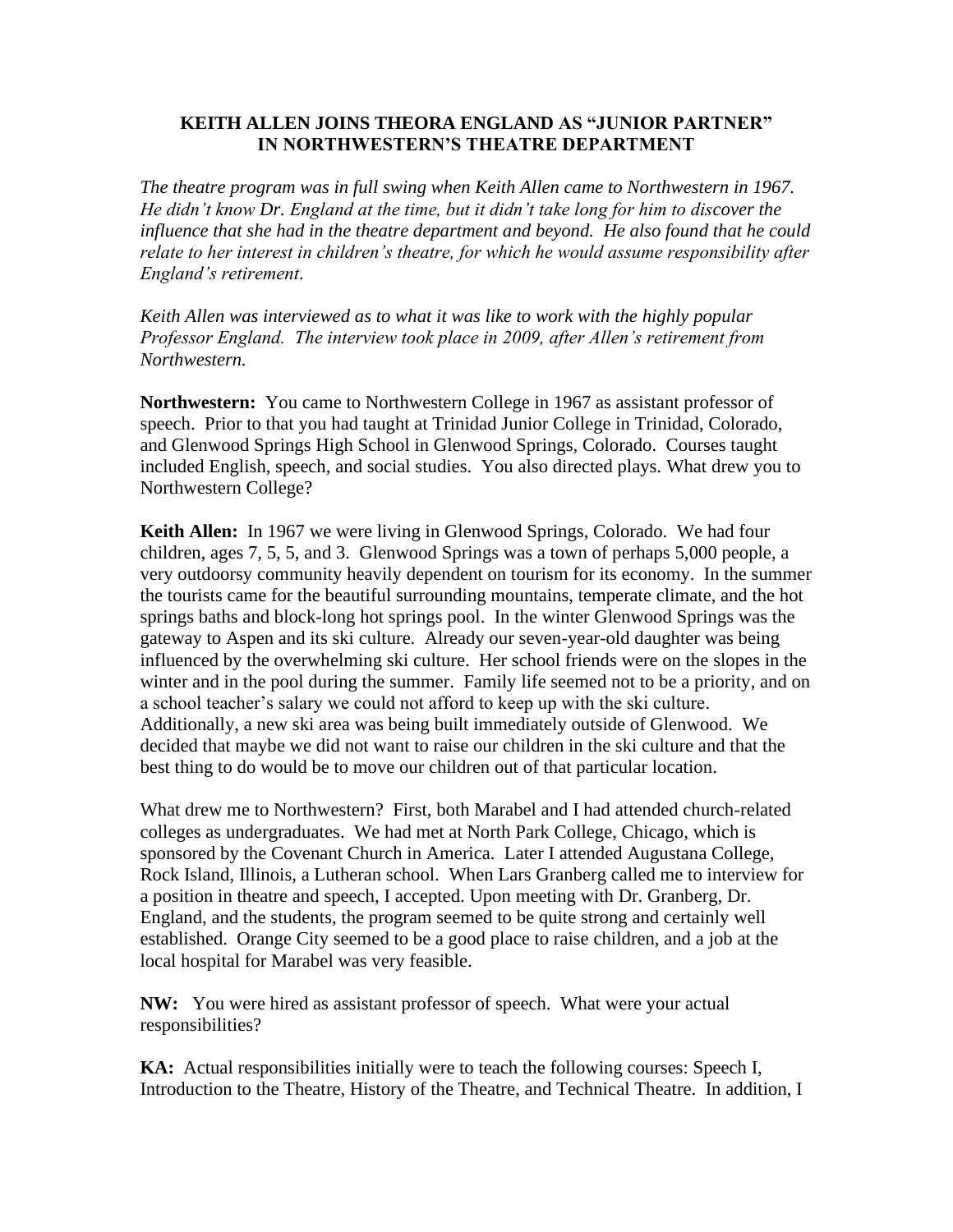had the responsibilities to design the sets and light and act as technical director for three productions per year.

**NW:** The chair of the speech/theatre department at the time was Theora England. What were your first impressions of her?

**KA:** My first impressions of Dr. England were quite positive. The interview process was well organized and carried out with dispatch. She had a pleasant demeanor, but also a most business-like manner. Everything about her portion of the interview was very organized. During the interview she carefully laid out my intended duties. She had arranged a meeting with perhaps 15 to 18 students, all of whom seemed quite dedicated to the department; all who spoke were highly positive. The physical space occupied by the department included a nice costume collection. In all the department seemed to have had excellent leadership, and I was impressed with her abilities.

**NW:** Did working with Dr. England facilitate your growth in drama and theatrical skills? And if so, how?

**KA:** When I arrived I think she was glad to have help with the design and tech work and, therefore, left me pretty much on my own to design and build. She wasn't a hands-on overseer when I first began to work with her. The definite structure from her years of experience provided the framework in which to grow and work. She arranged the class schedules very carefully to avoid conflicts within the department.

We had in place a grant program—students were required to work in the department in exchange for a grant. The student grant program gave the department a predetermined structure. She would plan specific schedules in some detail far in advance. She would set deadlines and expect them to be met. Also, because of the full program, I had to learn very soon how to be organized and efficient. In addition to the three full-length productions, she sponsored a touring group—The Choral Readers—which had both a Christmas and Spring break tour as well as performing a readers' theatre production.

The department had two clubs—Alpha Psi Omega, a club for theatre students, and Quintillians, a club for speech students. Thus, I learned to operate within strict time and work schedules. I am sure that having been the sole person in the department for so many years, strict organization was the only way she could have functioned.

**NW:** You took on the children's theatre after Dr. England left Northwestern. Did you have an interest in, or experience in, children's theatre before coming to Northwestern?

**KA:** Yes. In Glenwood Springs High School we had done some children's plays. I had an advanced speech course in which we did some theatre. When students were sufficiently interested we would perform short scenes for classes in the grade school. That was my original beginning of doing plays for children. The speech students learned so much about audience participation, about audience acceptance of their efforts. The high schoolers knew immediately what was working and what wasn't. The children tell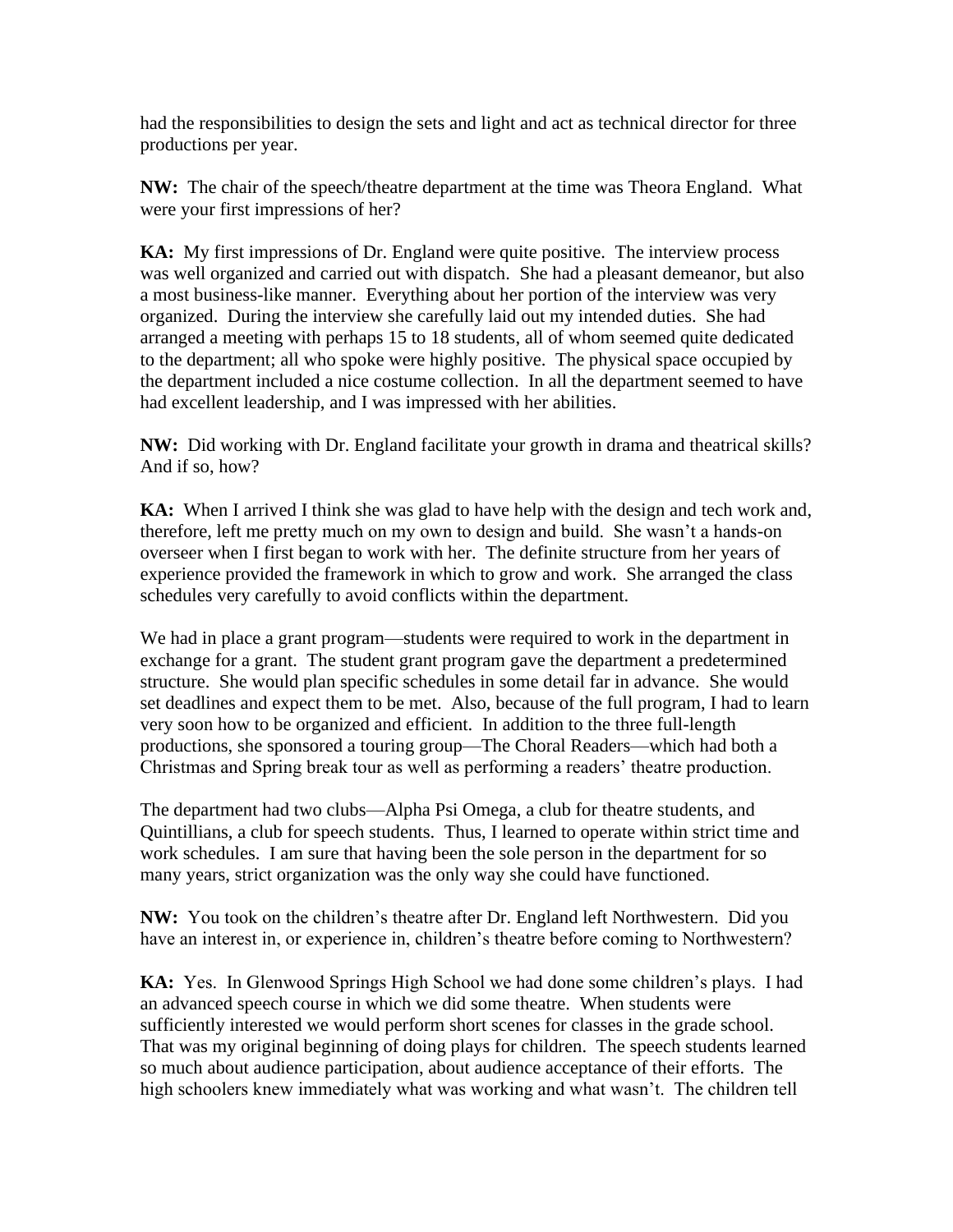you immediately if they are uninterested. They fiddle, they move, they poke their nextdoor neighbor. I decided we needed to do more of this type of theatre. So, when I came to Northwestern and they were doing children's theatre, I said, "Right. It's the right thing to do."

**NW:** The theatre program grew remarkably during the time that Dr. England was at Northwestern. To what do you attribute that?

**KA:** Her personality. She had a single-purpose quality about her. She was determined and driven. If she set her mind to accomplish a task, it was going to be done. Difficulties were opportunities to be grasped. Obstacles were hurdles to be jumped. Odds against success were mathematic formulas to be beaten. In her early days her energy must have been immeasurable. By her late sixties she was not as energetic, but still could work from early morning—some rehearsals began with a 6:30 call—to late at night. Many rehearsals were closed after 11:00 p.m. In addition to running the department and teaching a full load of classes, I understand that, before I came, she had on occasion even produced a community theatre Thanksgiving play in the Town Hall.

**NW:** I understand that Dr. England had a strong personality. What was it like working with her? And is there an example you would like to share?

**KA:** Well, I worked with her. I was a 32-year-old junior partner. She had at least thirtytwo years seniority at the college. She was the chair of the department, controlled the budget, was sponsor of both Alpha Psi Omega and Quintillians, and determined the department schedules. I didn't go against her power. If we had a disagreement about a design, as the director she would prevail. As the designer, I understood that in the theatre the director is the prime mover, the captain of the ship, the "supreme court," the final say.

An example might illustrate the relationship. I designed a set for Shakespeare's *Othello*. The set design was a series of levels in a crescent shape. The levels were quite low at each end of the crescent and rose to a greater height in the middle of the stage. Dr. England was fine with the playing area until we came to rehearse Desdemona's balcony scene. She wanted to know, "Where is the window?"

I indicated that because of the nature of the platform stage with its many levels and its various and sundry places to stage fights, reveal tombs, hold confrontations, take walks, etc., that there really wasn't the need for a window—that the high balcony level, on which Desdemona could stand, while Othello stood on the stage below looking up, could establish the same relationship. But there was not a window.

In her mind there was a window, so a window was incorporated into the set. As the director her prerogative was to see a window as a requirement in the set.

**NW:** You have been quoted as saying, "Students respected her and held her in fear and awe." Elaborate on that.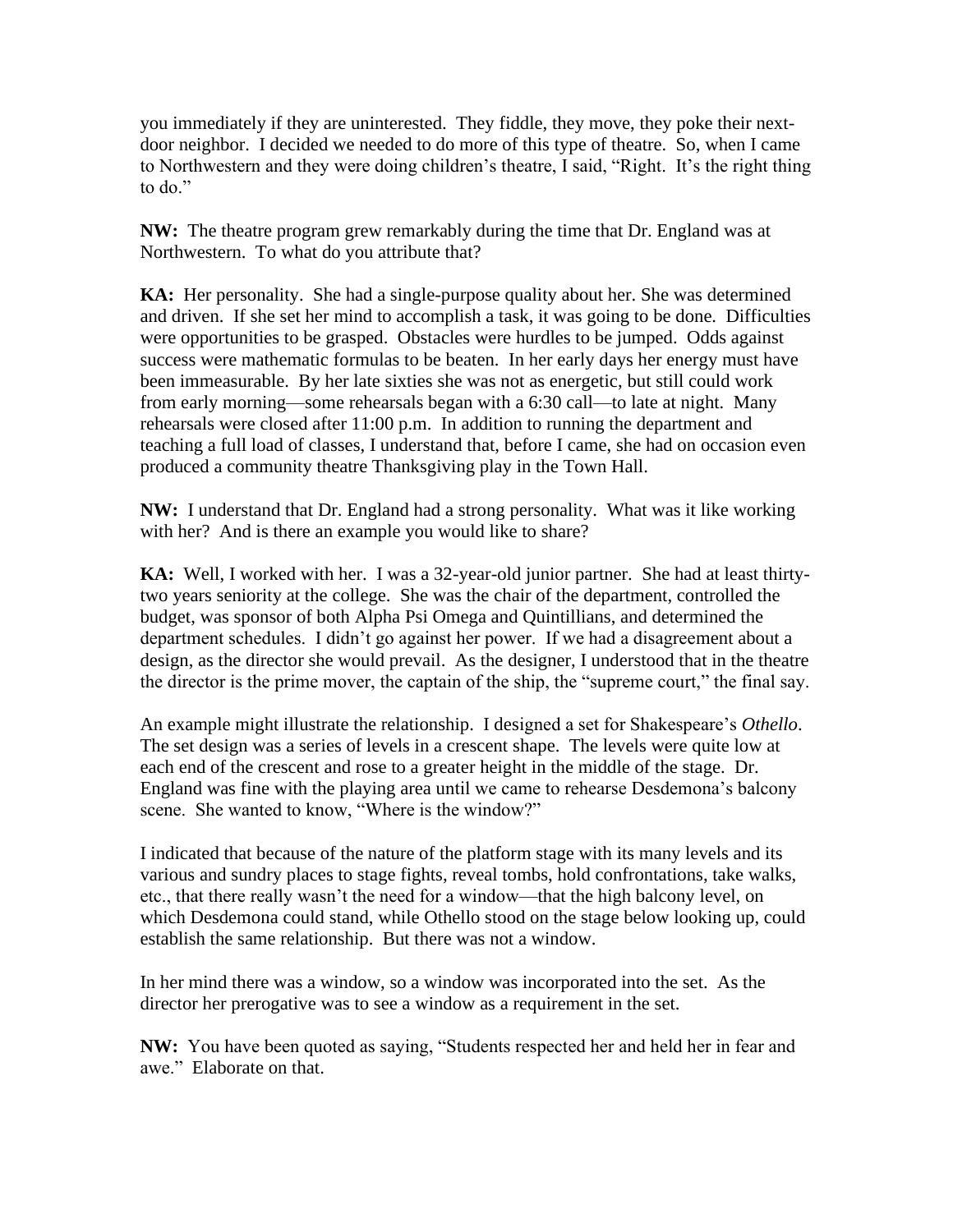**KA:** That's true. Well, let's go to respect. First, she put a theatrical production together so that all the pieces fit together. The whole production had an integrity. She knew what she wanted the production to be and without equivocation built the different sections to achieve her desired result. Her systematic approach gave the students confidence in the work. Second, she encouraged them to believe in the importance of their work. The students were deeply involved in many different phases of production—acting, publicity, building costumes and sets. They had a good deal of freedom to create within the set boundaries and owned the final product. When one worked with Dr. England, she gave the definite impression that her methods and views were the only right and correct methods and views. I think most students were comforted by her certitude. In the late sixties students seemed willing to accept her authority and respect her leadership position.

Remember that for students in theatre, especially majors and minors, Dr. England held their college career choices in her hands. As the department academic advisor, she determined their class schedules. She decided who received grant monies. She cast all actors in all plays. For those in Choral Readers, she arranged their Thanksgiving break, Spring Break, and weekends when they would conduct church services. Production rehearsals set much of their social calendars. So you get the idea that she required dedication? They were required to put in long hours, sometimes to the detriment of their studies. They would work for her, and work for her, and work for her. As a result they knew the longs hours she put in and were in awe (as was I) of her ability to carry on, impressed with all that she did.

I am sure her struggles to build the department were legion. First, budgets were extremely tight. There was never enough money to build costumes, pay royalties, build adequate sets, buy lights (we were using lights from the 1940s in 1967), buy make-up or scripts.

Second, the lack of an adequate facility hindered the program's growth. Students would look at the auditorium/gymnasium and tell us their high school stage was better equipped, and they were right. Third, there were too few theatre majors. The students participating in theatre were majors in history, English, religion, music, art, psychology, and the humanities. First loyalties were severely divided, resulting in undeniable tensions. Yet she carried on, and I think students respected her for her persistence, and because she cared about them.

The students were right to fear her power. If she decided a student wasn't sufficiently dedicated or wasn't working hard, whether as an actor or as a student, or wasn't willing to devote effort to the department, she would remove privileges. Acting roles would disappear, grant dollars would not be increased, special assignments would go elsewhere. If a student would disagree with her policies or not do what she expected, she would bypass that student in favor of another. Most students understood the system and did not stand in her way. And saying that about her method of managing the department, I don't know that she could have run the program by herself all those years in any other way.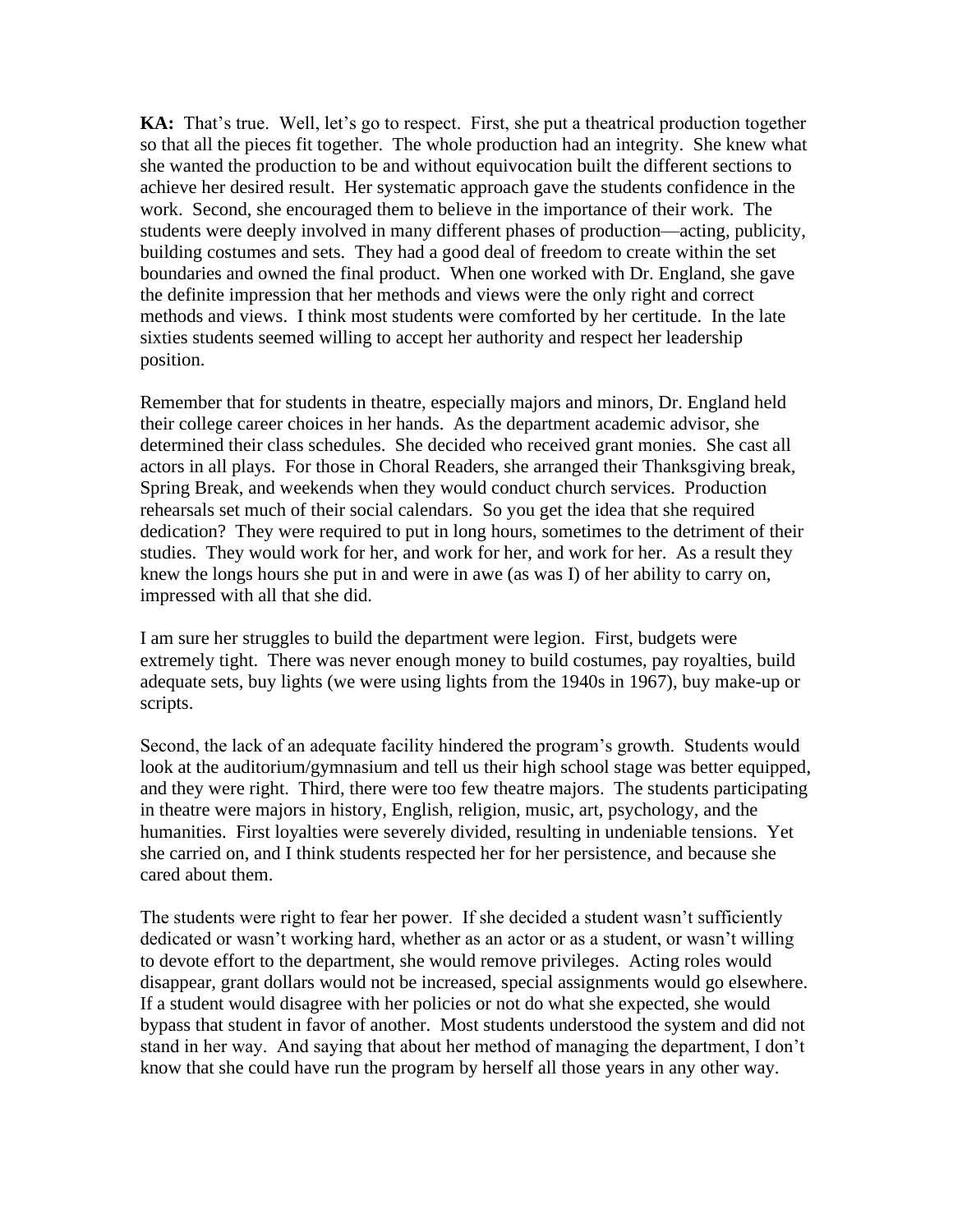**NW:** Did you ever have to stand up to her?

**KA:** I remember a couple of times when perhaps our disagreement produced a change. In 1967 speech was required of all students for graduation. Thus, the department taught multiple sections each semester. For second semester she wanted me to teach an eight o'clock (actually, I think classes began at 7:50), and I said I couldn't. I couldn't teach an eight o'clock because rehearsals lasted until eleven, and after rehearsal we still had to clean the gymnasium for classes the next day. So, when the schedule of classes came out, Walt McCormick had the eight o'clock class.

But, basically, when we had a disagreement, she would do it her way. Perhaps she found my reasons for disagreement unconvincing. Perhaps she saw me as a youth with a lack of wisdom. Perhaps I had revealed poor judgment and she thought I made poor decisions. I often wondered if previous struggles with male colleagues colored our relationship, and being male I could not be a trusted ally. She was reluctant to give over any authority beyond what was necessary. Perhaps her reluctance was due to habit. She had worked alone for so long that sharing authority was alien to her. Whatever the reason, she would make the determination independent of outside input.

Let a single example suffice. When a group of theatre students were to take a production to Chicago and Urbana, Illinois, over Christmas, Dr. England was unable to sponsor the group at the last minute and selected a female student to be in charge of the group. I learned of the selection after the fact from the students involved. As her junior colleague, I would have thought she might have informed me about the selection beforehand and never quite understood why I was left to learn about the selection afterward. At the time I knew why she had selected the particular student, but never learned why she failed to inform me—unless she knew I would disagree with the selection, which I would have. The college would be in an untenable position if something happened to the group without an adult sponsor being present.

**NW:** What do you consider to be Theora England's greatest strengths?

**KA:** Force of personality and detailed organization. Dr. England refused to accept an answer she did not want to hear. She was so determined to succeed that she was willing to do what was necessary to move ahead. After she had planned rehearsals, little could change the schedule. And if change was necessary, she would revise rather than cancel; to cancel would be defeat. Her personality was revealed in her early planning and in her ability to organize.

In addition to the earlier examples, let me give another example of her organization. In the spring, before anybody had thought of it, she would map out the fall and spring schedules in detail for the next year and reserve the classrooms and theatre spaces for production and rehearsal. The college would hire a work-study student for the summer, and together with the student she would work throughout the summer preparing the spring and fall tours for the Choral Readers, preparing for the fall classes, catalogue the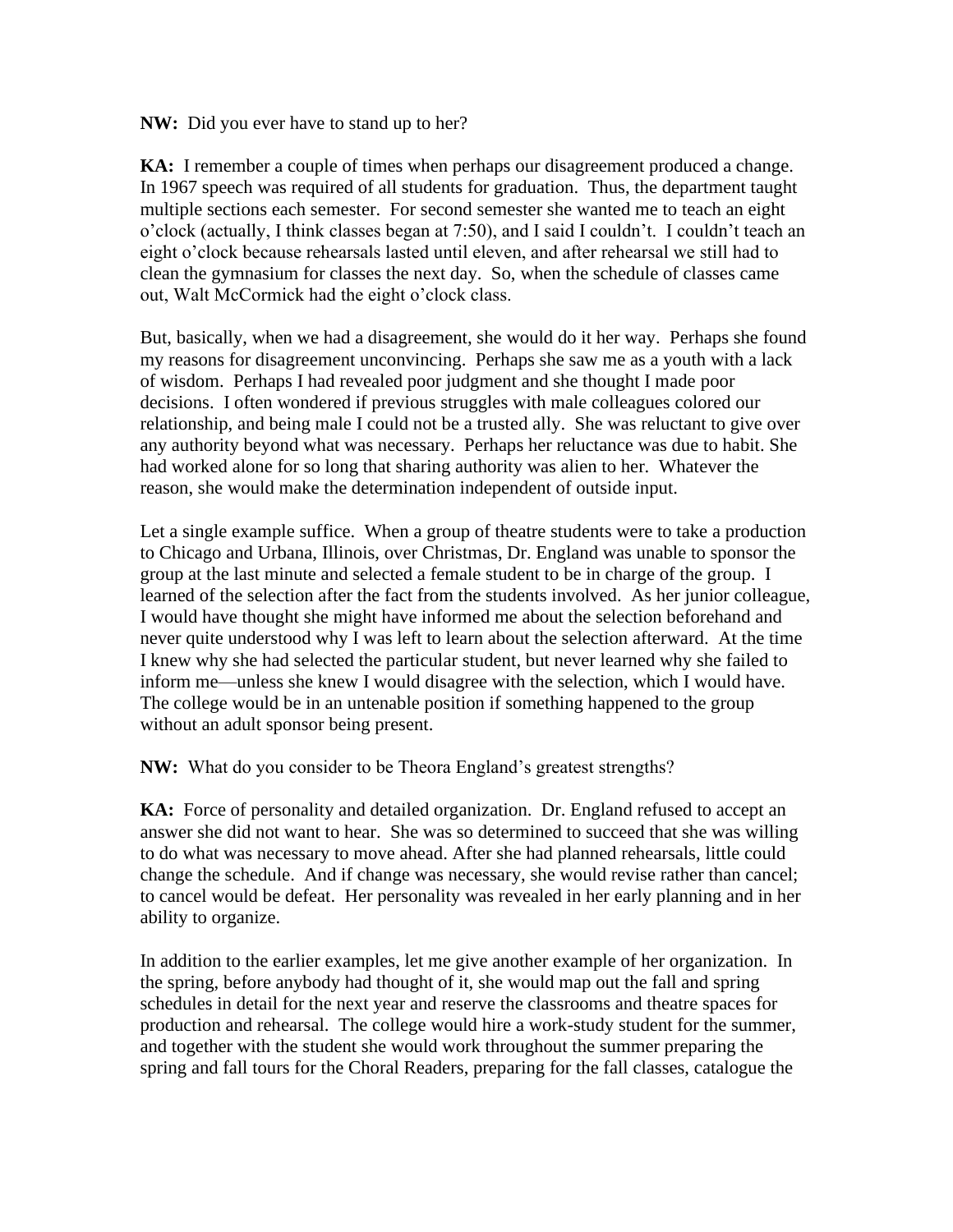costume collection, printing fall notices, etc. So, she was always ahead of the game. When fall classes arrived, she was prepared.

**NW:** Ahead of the game. When she reserved spaces that she shared with other departments at the college, like the gymnasium/auditorium, did that pose problems?

**KA:** From 1967 until the Playhouse was developed in the summer of 1970, theatre productions were held in the auditorium/gymnasium because that was the only suitable space for a large audience. At one end of the gym floor was the stage for theatrical events. It had a forty-foot proscenium, was supplied with an act curtain, stage curtains, light board, and a small flat-storage area. A classroom in Van Peursem Hall had a rudimentary stage with curtains in which we performed class directing and acting scenes. The room could hold perhaps forty people, hardly enough for a public event. A stage was also present in the former gymnasium on the second floor of Van Peursem where daily chapel was held. But the auditorium/gymnasium was the only facility capable of holding a large audience. As a result the facility had become a battle zone fought over by the athletic department for athletic practices and games, the music department for rehearsals and concerts, the theatre department for rehearsals and concerts, the community for public events, and the college administration for college events. In addition, during the day physical education classes were held on the gym floor.

As you can imagine, scheduling was a nightmare, because everybody wanted to use the facility at the same time. The nightmare scenario was especially acute during basketball season. Because Dr. England had reserved the facility for the year early the previous spring, she was deluged with "requests" to relinquish her right of reservation. I was aware of the "request to relinquish" whenever we had a change in the rehearsal or production schedule after it was announced. She became especially perturbed when other departments or the college administration would encroach upon her times and space, declaring that if they were adequately organized, they would have reserved the facility.

I remember one particular time when the football team was to hold a night practice, and because a soggy field was being torn up by the cleats of the players, ninety (perhaps I exaggerate) muddy players entered the space to complete their practice indoors. Cleats on the floor make a lot of noise, and ninety football players cannot be quiet. On that occasion we lost the battle and finished rehearsal earlier than planned. The good doctor was not pleased.

**NW:** What do you see as Dr. England's legacy?

**KA:** During the 1950s and 1960s theatre was not acceptable in very many Christian colleges. I remember when I told my parents in 1960 that I was to become a teacher of theatre, they were surprised that I would delve into the field of the devil. When in 1967 I announced that I would teach theatre at a Christian college, they were dismayed and bewildered. How could a Christian college permit theatre on campus—and even more, have a department of theatre? When other Christian colleges were anti-theatre, Northwestern was developing a major in theatre. Just prior to Dr. England's retirement a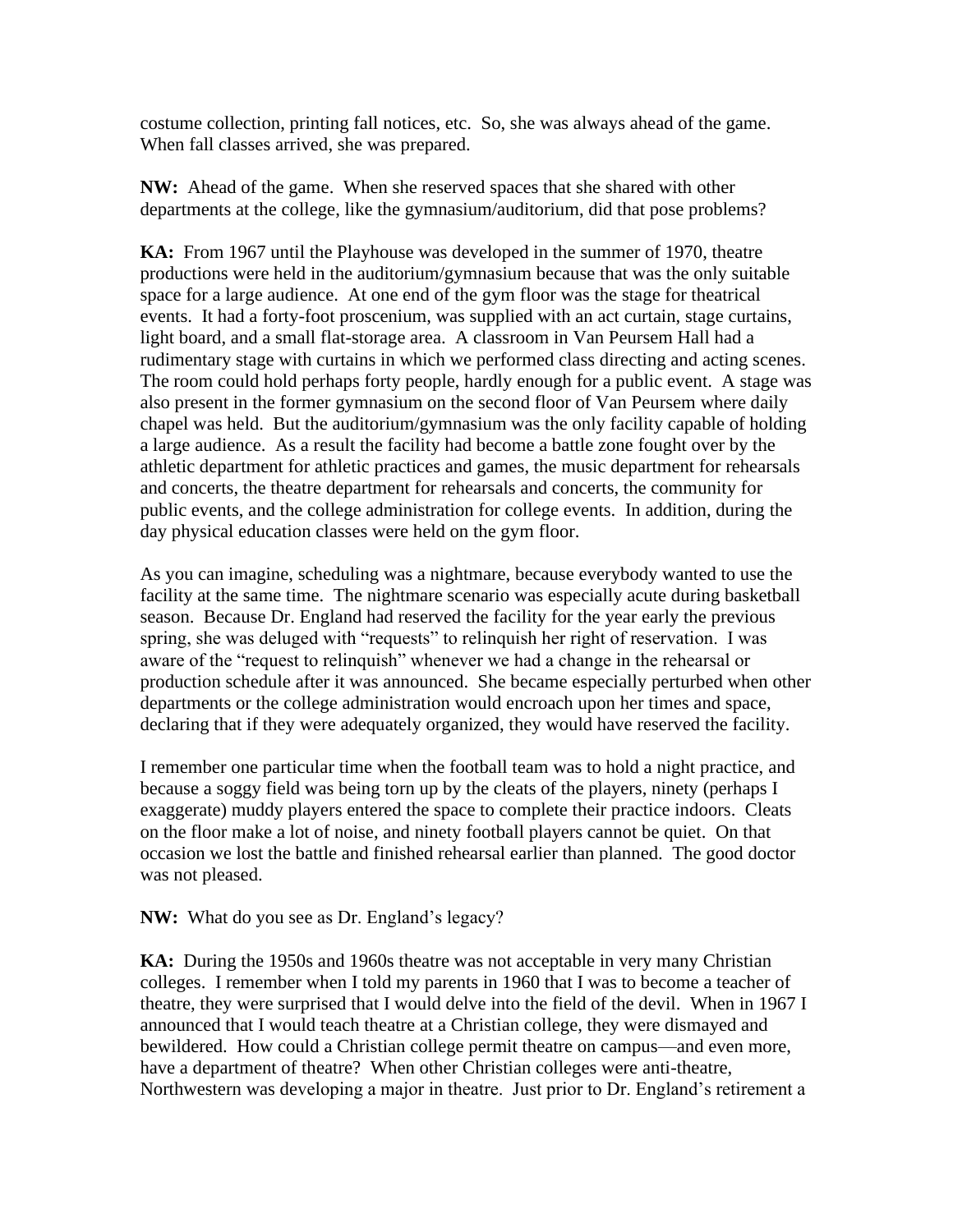new organization was born, Christians in the Theatre Arts, an organization composed of academics and professional theatre people. Surprise was often registered when Northwestern and a handful of Christian Colleges announced that they had a theatre department.

Because of Theora England theatre is accepted at Northwestern. Sometime during her tenure she had established a tradition. She had labored in the department for years and had transformed theatre into a legitimate discipline. I don't know when the struggle to bring legitimacy to theatre was won, but in 1967 theatre had accomplished something at Northwestern that was found in few Christian colleges.

Theatre in a Christian college could serve the Kingdom of God. In fact, Theora had accomplished more than acceptance for her discipline; she had accomplished some admired resentment. I was told she had "built an empire." In some way theatre was equated with music and art as a legitimate discipline. No, theatre did not enjoy the prestige of music or art, but it was acceptable and legitimate—no small accomplishment. Theora's "empire" was helped in no small measure by President Lars Granberg, who viewed the arts a liberating tools that, when brought to bear in a student's career, could be used to liberate the students and be most useful as a tool for critical thinking. The legacy of Theora England is that, with the required acceptance of theatre as a legitimate discipline worthy of study in a Christian college, the department could move forward to greater accomplishments.

**NW:** You have said that Theora England had a strong personality, but also that, had she not had that strong personality, as a woman she would not have been able to accomplish what she did.

**KA:** Oh, I don't think so. Certainly in the fifties and early sixties Northwestern was a very male-dominated institution. When I came here, Florence Huffman in education, and "Ma" Schutter in English, were dominant forces along with Dr. England. Fern Smith, formerly in music, had a reputation for being a strong figure. But remember that women were expected to be in the disciplines of education, English, and music. It was women as theatre directors that were unusual. Women as actors, yes, but women as directors, not even today. Theatre, unlike English, education, and music, invades much territory occupied by other disciplines. It is a hybrid form utilizing speech, music, the visual arts of painting and sculpture. It walks upon a painted stage and asks actors to use physical objects. It dresses its actors in period clothing appropriate to the characters depicted. It depends to psychologically represent humanity in many guises. At Northwestern, theatre, headed by a female, invaded separate disciplines. A female of less courage, of weaker personality, of less endurance, would have wilted, and the theatre program would not have made its way to its present position. That is just my view as a late comer arriving from the outside.

In my early years at Northwestern, I heard many stories of Dr. England engaging the male domination of the college. Without a strong personality, a woman would have been defeated before she got very far.